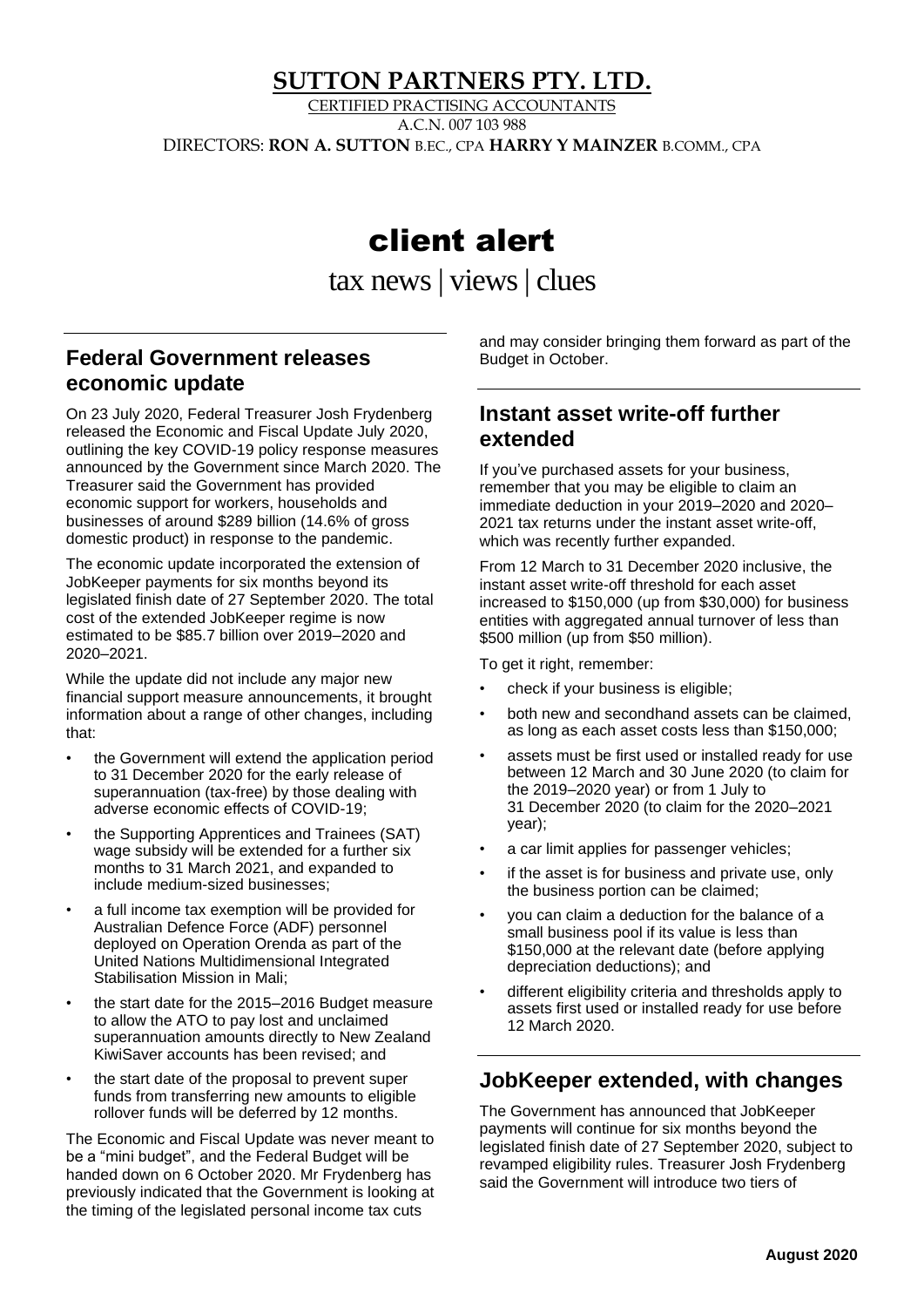payment rates as part of "JobKeeper 2.0" to better reflect the pre-COVID-19 incomes of recipients.

The extension of JobKeeper from 28 September 2020 until 28 March 2021 will also include a requirement for businesses and not-for-profits to demonstrate an actual decline (not merely predict a decline) in turnover under the existing turnover test. The JobKeeper payment will also be stepped down and paid at two rates. Importantly, the existing arrangements for those receiving JobKeeper payments continue until 27 September 2020.

The JobKeeper payment (\$1,500 per fortnight until 27 September) is to be reduced and paid at two rates.

| <b>Period</b>                          | Rate per<br>fortnight<br>(full) | Rate per fortnight<br>(<20 hours worked<br>per week) |
|----------------------------------------|---------------------------------|------------------------------------------------------|
| 28 September 2020<br>to 3 January 2021 | \$1,200                         | \$750                                                |
| 4 January 2021 to<br>28 March 2021     | \$1,000                         | \$650                                                |

Businesses and not-for-profits will be required to nominate which payment rate they are claiming for each of their eligible employees (or business participants) and will have to meet a further decline in turnover test for each of the two periods of extension.

The eligibility rules for employees remain unchanged. Self-employed people will be eligible to receive the JobKeeper payment where they meet the relevant turnover test and are not a permanent employee of another employer.

## **JobKeeper payments to childcare providers end**

The ATO's key JobKeeper information has been updated to note that payments for childcare providers stop from 20 July 2020.

This follows the Government's changes to transition certain approved providers of childcare services out of the JobKeeper scheme. The Government has instead decided to extend separate support to this sector by reintroducing the Child Care Subsidy and adding a Transition Payment as part of the Early Childhood Education and Care transition arrangements.

The changes mean that eligibility for JobKeeper payments ends from 20 July for:

- employees of an approved provider of childcare services where those employees whose ordinary duties are that they are engaged principally in the operation of the childcare centre; and
- eligible business participants where the business entity is an approved provider of a childcare service.

Childcare providers need to ensure that they do not claim JobKeeper for employees and eligible business participants who are no longer eligible. Likewise, childcare providers will not be reimbursed for payments made after JobKeeper Fortnight 8 (6 to 19 July 2020).

## **Coronavirus Supplement extended, with changes**

The Government has announced that it will extend the temporary Coronavirus Supplement payment from 25 September to 31 December 2020 but the rate will be reduced from \$550 to \$250 per fortnight.

Since 27 April 2020, a Coronavirus Supplement of \$550 per fortnight has effectively doubled the social security payments for job seekers, sole traders and students in receipt of the JobSeeker Payment, Sickness Allowance, Youth Allowance for jobseekers, Parenting Payment Partnered, Parenting Payment Single, Partner Allowance, Sickness Allowance and the Farm Household Allowance. Individuals eligible for these payments receive the full amount of the \$550 Coronavirus Supplement on top of their payment each fortnight.

The Supplement will continue to be \$550 per fortnight for payments up to and including the reporting period ending 24 September 2020. From 25 September to 31 December 2020, the Government will continue to pay the Supplement to existing and new income support recipients but at a reduced rate of \$250 per fortnight.

The Government will also reintroduce a range of means testing, tapering and mutual obligation arrangements to ensure that social security payments are appropriately targeted.

#### **ATO alert on fraudulence and noncompliance: COVID-19 measures**

The ATO is on the look-out for fraudulent schemes designed to take advantage of the Government's COVID-19 stimulus measures. This includes JobKeeper, early release of superannuation, and boosting cash flow for employers.

The ATO will be using its wide array of data sources to assess and identify inappropriate behaviour. It has also established a confidential tip-off line for the public to raise concerns of any wrongdoing.

"We've received intelligence about a number of dodgy schemes, including the withdrawal of money from superannuation and re-contributing it to get a tax deduction. Not only is this not in the spirit of the measure (which is designed to assist those experiencing hardship), severe penalties can be applied to tax avoidance schemes or those found to be breaking the law. If someone recommends something like this that seems too good to be true, well, it probably is", ATO Deputy Commissioner Will Day said.

Mr Day said the ATO will be conducting checks, "so if you've received a benefit as part of the COVID-19

**Important**: This is not advice. Clients should not act solely on the basis of the material contained in this Bulletin. Items herein are general comments only and do not constitute or convey advice per se. Also changes in legislation may occur quickly. We therefore recommend that our formal advice be sought before acting in any of the areas. The Bulletin is issued as a helpful guide to clients and for their private information. Therefore it should be regarded as confidential and not be made available to any person without our prior approval.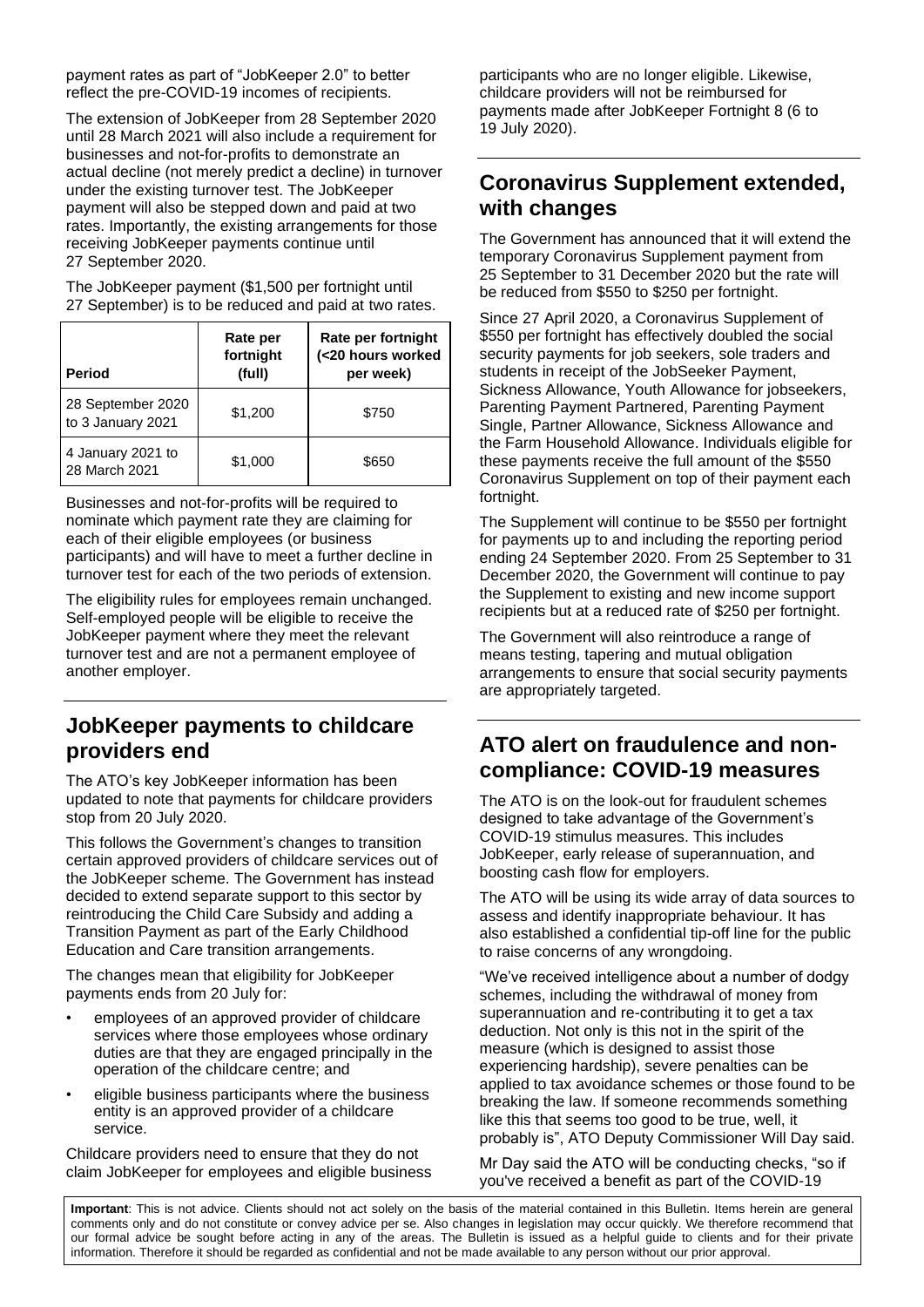stimulus measures and we discover you are ineligible, you can expect to hear from us. If you think this may apply to you, you should contact us or speak to your tax professional". Penalties for fraud can include financial penalties and prosecution, and even imprisonment for the most serious cases.

## **Top tax time myths for 2020 that slow down returns**

The ATO has published a list of common mistakes and misconceptions taxpayers have around tax time:

- *bank details don't update themselves:* the ATO does not keep track of changes to bank nominations for taxpayers to receive tax refunds;
- *it's not okay to double dip:* it's important to remember that if you're claiming under the shortcut method (of working from home expenses), you cannot claim a separate additional deduction for any expenses you incur as a result of working from home;
- *home to work travel is not claimable*: generally, most people cannot claim the cost of travelling from home to work unless, they are required by their employer to transport bulky tools or equipment and there is not a safe place to store these at the workplace;
- *you can't just claim a flat \$300 if you had no expenses:* you don't need receipts for claims of expenses up to \$300, but you must have actually spent the money and be able to show the ATO;
- *work-related expenses need to be work-related*: taxpayers can only claim for expenses that are directly related to earning their income;
- *lodging earlier doesn't always mean getting your refund earlier*: each year the ATO automatically includes information from employers, banks, private health insurers (and this year JobKeeper for employees and JobSeeker amounts) in people's returns. Taxpayers are advised to include all relevant information if lodging before the ATO automatically updates the information, so as to avoid delays in the return.

## **Working from home deductions: "shortcut" rate extended**

The ATO has extended, from 30 June 2020 to at least 30 September 2020, the "shortcut" rate for claiming work-from-home running expenses. This shortcut eligible taxpayers to claim running expenses incurred between 1 March 2020 and 30 September 2020 at the rate of 80 cents per work hour, provided they keep a record of the number of hours worked from home – for example, using a workplace timesheet.

People eligible to use the shortcut rate are employees and business owners who:

- work from home to fulfil their employment duties or to run their business during the period 1 March 2020 to 30 September 2020; and
- incur additional running expenses that are deductible under the tax law.

People who choose not to use the shortcut rate can instead:

- claim 52 cents per work hour for running costs plus claiming the work-related portion of phone and internet expenses, computer consumables, stationery and the work-related portion of the decline in value of a computer, laptop or similar device; or
- claim the actual work-related portion of all running expenses, which need to be calculated on a reasonable basis.

# **IGTO investigates ATO communication of taxpayer rights**

The Inspector General of Taxation and Taxation Ombudsman (IGTO) has launched a new investigation into effective communication of taxpayers' rights to review, complain and appeal decisions made and actions taken by the ATO. The investigation will seek to understand and confirm how effectively, clearly and completely the ATO communicates appropriate information to taxpayers and their representatives on these taxpayers' rights.

In examining the taxation complaints service, the IGTO has observed that information on rights of appeal and opportunities to raise complains varies across different types of ATO-issued correspondence. In particular, the IGTO found in a number of investigations that ATO correspondence may not clearly and/or completely advise taxpayers and their representatives of their rights to review, complain and appeal.

Initially, the review will focus on ATO communications which concern debt decisions in relation to individuals and small business taxpayers as they have been deemed most "vulnerable".

After the initial stage, the review will also seek to confirm ATO communications around access to the Administrative Appeals Tribunal Small Business Taxation Division.

**TIP:** The investigation is open to submissions, observations, comments and suggestions on how to improve communication and awareness of taxpayers' rights of review. If you or your business has had a bad experience with the ATO in regards to your rights, we can help you make your voice heard.

**Important**: This is not advice. Clients should not act solely on the basis of the material contained in this Bulletin. Items herein are general comments only and do not constitute or convey advice per se. Also changes in legislation may occur quickly. We therefore recommend that our formal advice be sought before acting in any of the areas. The Bulletin is issued as a helpful guide to clients and for their private information. Therefore it should be regarded as confidential and not be made available to any person without our prior approval.